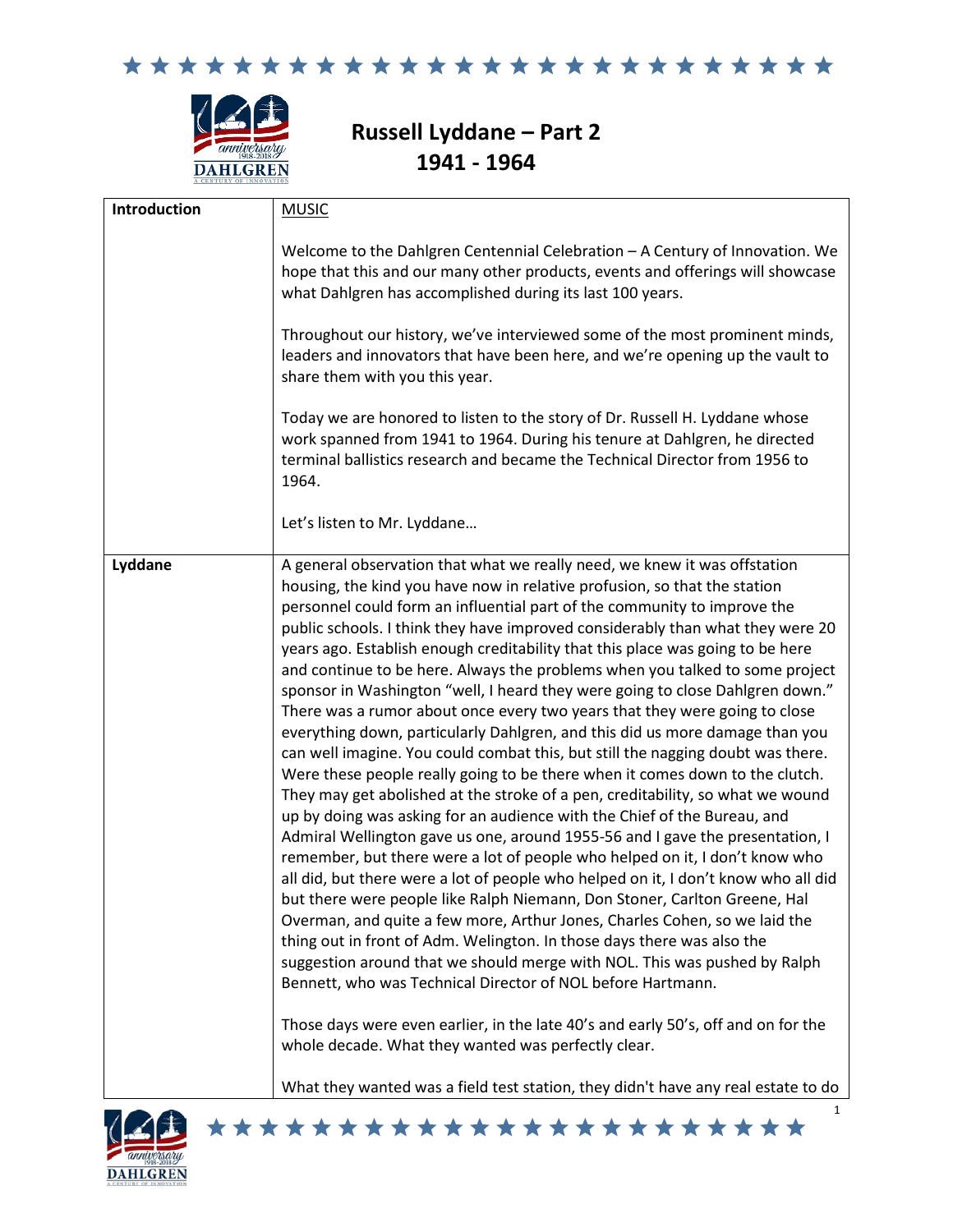### 

testing on. They would like to take this place over and make a test station out of it. After all, they had very little respect for any technical conference whatsoever, and if there was any, they resented it. They wish to see it moved to NOL or abolished. I remember telling Adm. Wellington what I thought his alternatives were. The first one that I picked up was to make this a part of NOL. I thought this would make it intimately unsatisfactorily because it would mean that Dahlgren would become a test station. We were not at all charmed at the idea of a test station because a test station, per say, would become unviable. A modicum of R and some D you wind up with a bunch of incompetence who can't even run a test station. In other words, you can't run a test activity without some intellectual stimulation of the people that are there. You can't keep reasonable competent people on a test station without giving them the ability to interact cross-talk with people who are concerned with the other kinds of engineering and scientific activity. So that if he thought of going along with this merger with NOL, I advised him very strongly against it, that it would not work. The second alternative was to give us a chance to show what we could do. I outlined to him in accordance with our previous concerted plans the capabilities of Dahlgren somewhat along the lines of those I was outlining to you moments ago. In effect said, give us work to do, give us a mission to do, we here, we're ready, we're even cheap, we can do something for you, there must be something that we can do in the climate of the R&D of the Navy today. This is not going to be easy and we know it. This is going to require an unremitting perseverance, a certain amount of faith, a certain amount of support in order to salvage continue the capabilities that we have already in being and to enhance them to whatever extent that is necessary to carry on the work you want done. We think this is the best solution. If you don't agree, then our honest suggestion would be to close the station down. Don't try to limp along the way, it's going to get worse and worse. It's going to do nothing but cost you money. Don't try to merge it with NOL, because that won't work either. Shut it. Cut the chord. Wellington was quite impressed with the presentation and in fact, I still remember, he said it was the best presentation I ever heard. Apparently people had been coming crying on his shoulder, saying, come, help us out, not giving him any clear idea of what he could do to help us out, or what would happen if he didn't. He appreciated that we had tried to look at it from his point of view and give him something that would be at least useful and present the decision to him in some sort of clear form. He went around the table, he had his senior people there, and said what have you got. One guy said, I've been worrying about guided missile safety. We don't have anybody to do the safety work. May be Dahlgren could take that on. We'd be glad to give it a try. That was one. The thing that we did after that, and the thing the middle- and senior level people did a superlative job of fanning it and selling it through the Bureau. Go see the guy and tell him our story; tell him what we want to do. We gave the presentation to Wellington and to these people, too, so that they knew what the party line was too, and they out and did an admirable job – see we were rather hungry, we weren't fussy, it was honest work that needed to be done would do it of course, if it was going to lead to something bigger, we'd do it even more. We were not particular hoy, and in those days NOL and NOTS had a

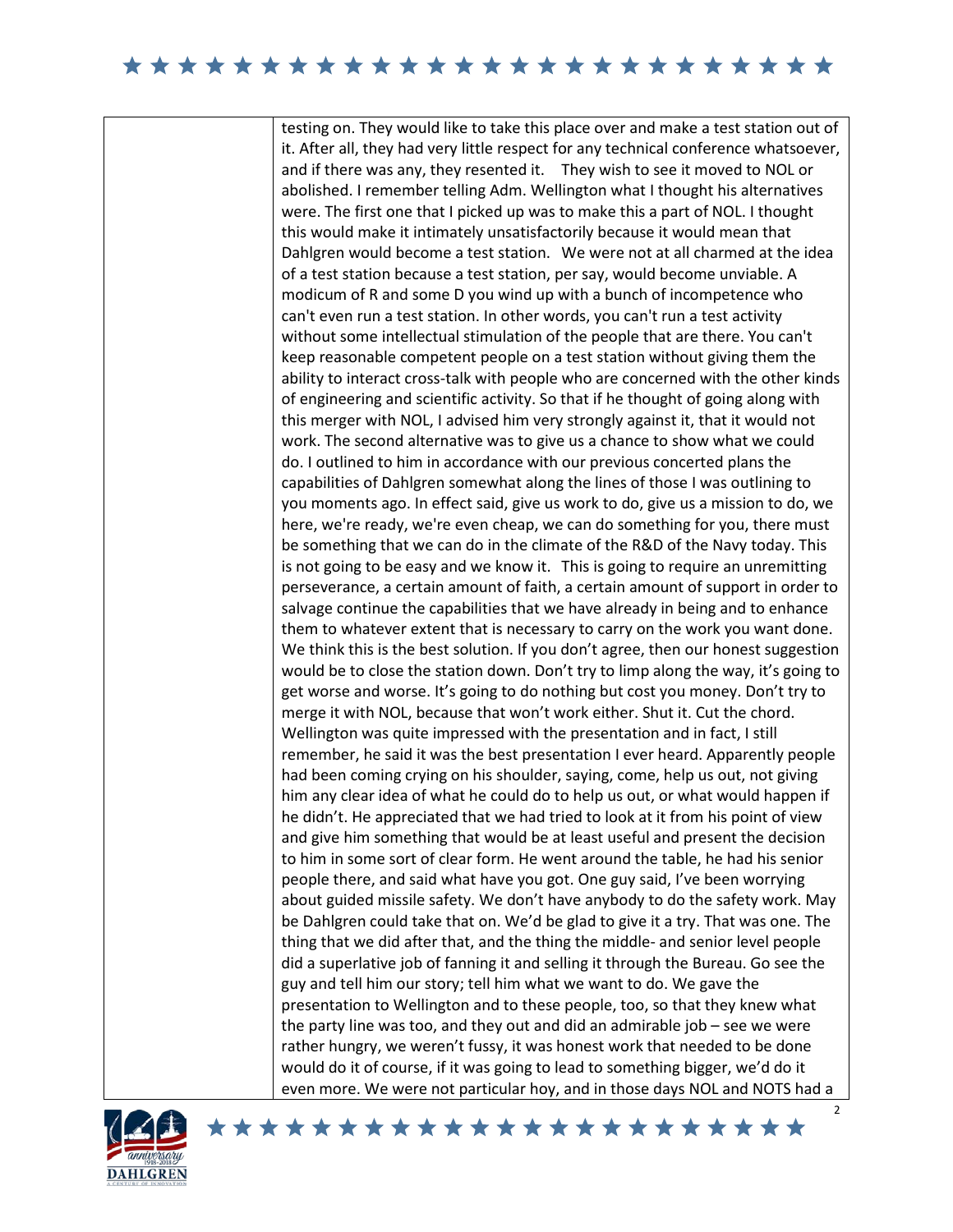|               | tendency to be rather hoy about what they would do and on what terms they<br>would take a project. They did not want any direction from the Bureau at all.<br>They regarded the Bureau as a bunch of people who were not scientists, and<br>had therefore had no business running scientific projects because after all<br>scientific projects were all they were doing. They had committed the crime of<br>losing sight of who their customers were.                                                                                                                                                                                                                                                                                                                                                                                                                                                                                                                    |
|---------------|--------------------------------------------------------------------------------------------------------------------------------------------------------------------------------------------------------------------------------------------------------------------------------------------------------------------------------------------------------------------------------------------------------------------------------------------------------------------------------------------------------------------------------------------------------------------------------------------------------------------------------------------------------------------------------------------------------------------------------------------------------------------------------------------------------------------------------------------------------------------------------------------------------------------------------------------------------------------------|
|               | Exactly, we thought soat any rate and the result was that we started getting work in in<br>such fields as computations, POLARIS came along not too much after this, and we<br>had anuphill struggle on our hands and Larry Smith didn't likeus.                                                                                                                                                                                                                                                                                                                                                                                                                                                                                                                                                                                                                                                                                                                          |
| <b>Brooks</b> | Larry Smithhas what position?                                                                                                                                                                                                                                                                                                                                                                                                                                                                                                                                                                                                                                                                                                                                                                                                                                                                                                                                            |
| Lyddane       | Larry Smith was a Technical Director in uniform. He was not a professional Naval<br>officer, he was a reserve. He was in uniform, a Captain, later, much later a Rear<br>Admiral, much later, under Rayburn.                                                                                                                                                                                                                                                                                                                                                                                                                                                                                                                                                                                                                                                                                                                                                             |
|               | He was a NOTS man, he rather see NOTS do the work. We got some of it<br>away, we got the Hero program, we got the guided missile safety program,<br>some of the earlier things. We got a little bit more, a little bit more in the<br>warhead area, which was where the A&P Laboratory became the Warhead<br>Terminal Ballistics Laboratory. That was best, because there was the capability<br>to make warheads, test warheads, to metallurgically examine warheads, to do<br>calculations on explosive and do all sorts of things that needed to be done. So,<br>we were fighting with APL to get a little bit bigger share, and we go the<br>BULLPUP warhead contract, I believe that was the first warhead we developed<br>successfully at one time, and everything else, and little-by-little, our budget<br>began to climb. Our employment particularly, our professional employment<br>began to climb, we got out of the slouth, and from then onward and upward. |
| <b>Brooks</b> | Could you pick any specific program that may have been in a turning point as far<br>as justifying us in R&D?                                                                                                                                                                                                                                                                                                                                                                                                                                                                                                                                                                                                                                                                                                                                                                                                                                                             |
| Lyddane       | No. There was not a specific program. The biggest collection of moderate-sized<br>programs you ever saw. I forget how many different projects we were keeping<br>track of, but I'm sure it was over a hundred. A big project was a couple hundred<br>thousand. Our total budget in those low days was, if I remember correctly,<br>something like 8 million. That was our low point. When I left here, we'd gotten<br>up to 23 million.                                                                                                                                                                                                                                                                                                                                                                                                                                                                                                                                  |
| <b>Brooks</b> | Was there a period when you said, we embarked on this R&D attempt if we<br>don't get one more project or one more program, we're going to fold up.                                                                                                                                                                                                                                                                                                                                                                                                                                                                                                                                                                                                                                                                                                                                                                                                                       |
| Lyddane       | No, as a matter of fact, Wellington and even Shoffle who succeeded him and Petie<br>Sroup, did a good job forus, and of course, as soon as we started up, as soon as we<br>were on the upgrade instead of the downgrade, it camea loteasier.                                                                                                                                                                                                                                                                                                                                                                                                                                                                                                                                                                                                                                                                                                                             |

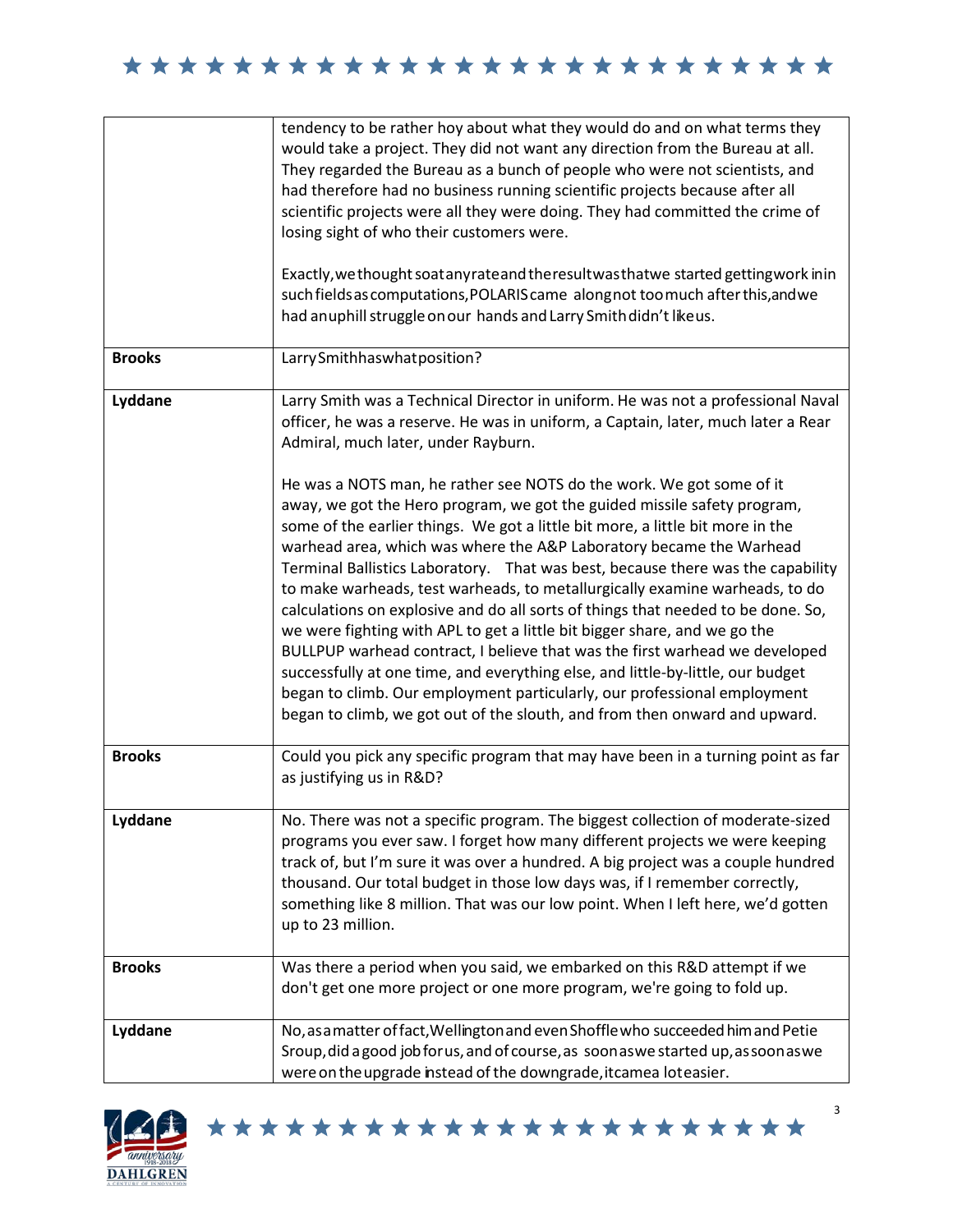| <b>Brooks</b>  | You mentioned Shouffle, I believe he was a PG man here at one time.                                                                                                                                                                                                                                                                                                                                                                                                                                                                                                                                                                                                                                                                                                                                                                                                                                                                                                                                                                                                                                                                                                                                                                                                                                                                                                                                                                                                                                                                                                                                                                                          |
|----------------|--------------------------------------------------------------------------------------------------------------------------------------------------------------------------------------------------------------------------------------------------------------------------------------------------------------------------------------------------------------------------------------------------------------------------------------------------------------------------------------------------------------------------------------------------------------------------------------------------------------------------------------------------------------------------------------------------------------------------------------------------------------------------------------------------------------------------------------------------------------------------------------------------------------------------------------------------------------------------------------------------------------------------------------------------------------------------------------------------------------------------------------------------------------------------------------------------------------------------------------------------------------------------------------------------------------------------------------------------------------------------------------------------------------------------------------------------------------------------------------------------------------------------------------------------------------------------------------------------------------------------------------------------------------|
| Lyddane        | Yes.                                                                                                                                                                                                                                                                                                                                                                                                                                                                                                                                                                                                                                                                                                                                                                                                                                                                                                                                                                                                                                                                                                                                                                                                                                                                                                                                                                                                                                                                                                                                                                                                                                                         |
| <b>Brooks:</b> | Was Wellington a Dahlgrenite in his younger days?                                                                                                                                                                                                                                                                                                                                                                                                                                                                                                                                                                                                                                                                                                                                                                                                                                                                                                                                                                                                                                                                                                                                                                                                                                                                                                                                                                                                                                                                                                                                                                                                            |
| Lyddane        | All those guys were members of the gun club, I'm sure Wellington must have<br>been at Dahlgren at one time, although I'm not sure when, not in my time. Petie<br>Stroup was an aviator and not exactly a member of the club, but he was good<br>Chief at the Bureau, so was Wellington. We had some enemies and we had<br>some friends; we asked for a chance and we got a chance, and I think the results<br>bear out my impression to be demonstrated that we could do what we said we<br>could do, and as we did we got more responsibility and we got more money, a<br>nice new building.                                                                                                                                                                                                                                                                                                                                                                                                                                                                                                                                                                                                                                                                                                                                                                                                                                                                                                                                                                                                                                                                |
| <b>Brooks</b>  | That our largest MILCON acquisition ever - ever, Dahlgren 's somewhat new in<br>history of MILCON allocations it's amazing that we got it.                                                                                                                                                                                                                                                                                                                                                                                                                                                                                                                                                                                                                                                                                                                                                                                                                                                                                                                                                                                                                                                                                                                                                                                                                                                                                                                                                                                                                                                                                                                   |
| Lyddane        | We damn near lost it I will tell you. The 61 MILCON, we finally got it in with<br>pain, rewrites, justifications, until heaven wouldn't have it. We got it through<br>the Navy Department and finally through the Defense Department. We got it to<br>a House Military Appropriation Committee. Congressman Shepherd of<br>California was Chairman of that somewhere in committee stage, it got phased<br>out and we got the word maybe the Navy liaison man and Mike Sellers was in<br>command then. Harold Gouldman and I marshalled the forces. Mike wouldn't<br>touch it with a 10 foot pole and I can't blame him, this was not the sort of thing<br>he was supposed to do, you can't go around putting pressure on Congressmen,<br>but we roused the local people, the ones who were going to suffer economically<br>if the<br>Dahlgren expansion didn't proceed. We aroused the employees who live in the<br>county to vote, we aroused everybody else we could think of, we got after our<br>two Senators, who were Harry Byrd, Sr. and Willis Robinson, a Byrd man, and<br>our local representative who was Howard Smith, fascinating guy, chairman of<br>the Rules Committee. They were all apostle's ol economy, Government spends<br>too much, we've got to cut back. I must say that everyone of them nobly<br>overcame these principles. They all went to bat for us. Smith went down to<br>Shepherd, and he wanted to see this item hacked. The military Construction bill.<br>Shepherd looked Howard in the eye and said, "I never thought I'd see you down<br>here on an errand like that." Howard said I'm here, and it got back in again. |
| <b>Brooks</b>  | That's interesting, Dahlgren had strong defense from it's Virginia senators.                                                                                                                                                                                                                                                                                                                                                                                                                                                                                                                                                                                                                                                                                                                                                                                                                                                                                                                                                                                                                                                                                                                                                                                                                                                                                                                                                                                                                                                                                                                                                                                 |
| Lyddane        | On that one occasion, it did. That was a time when they were needed, they<br>were pressured into it, but by this time I think a lot of people in this area<br>understood what was going on or had some idea of it and recognized that if the                                                                                                                                                                                                                                                                                                                                                                                                                                                                                                                                                                                                                                                                                                                                                                                                                                                                                                                                                                                                                                                                                                                                                                                                                                                                                                                                                                                                                 |



 $\mathbf{I}$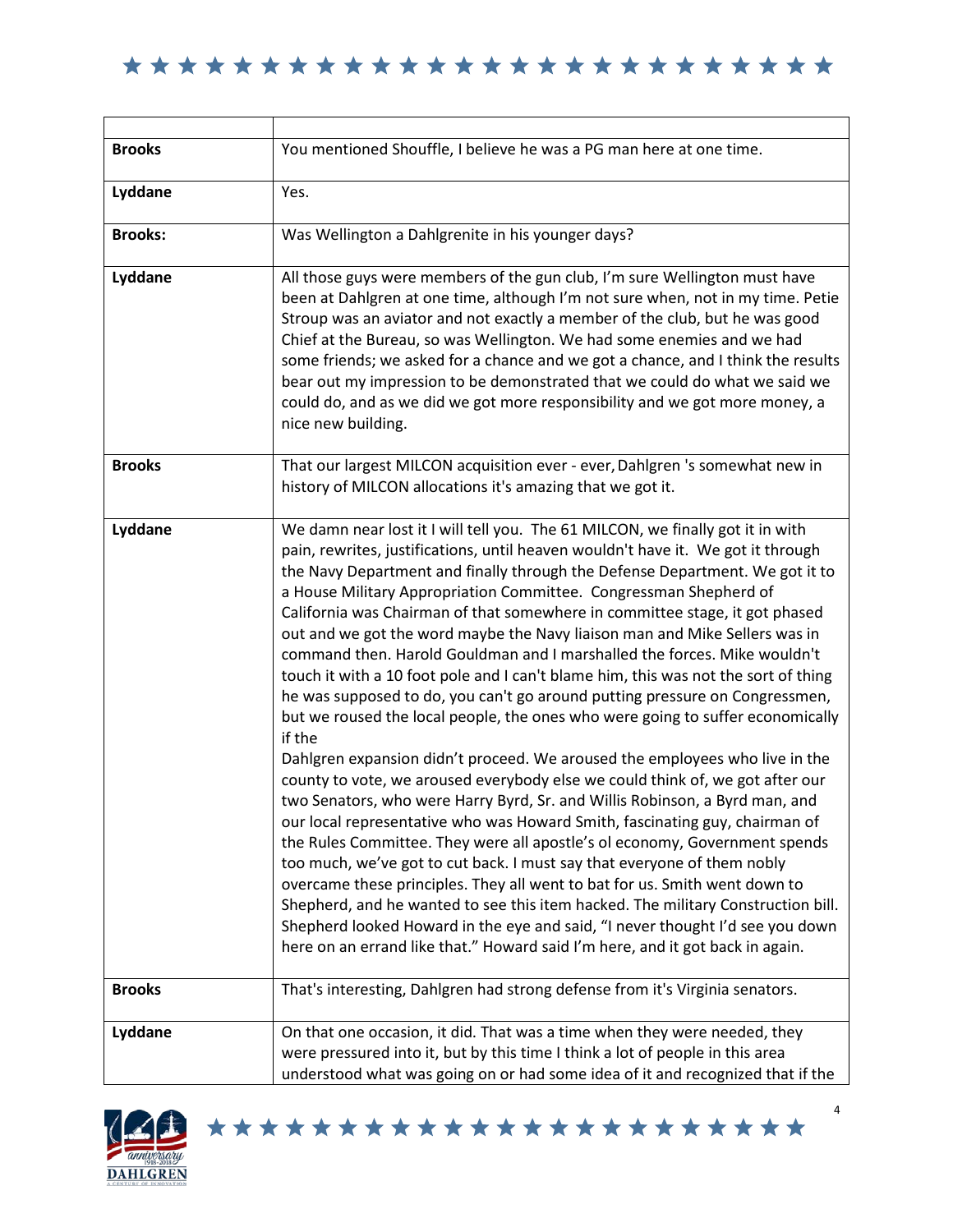|               | place closed down, there wouldn't be much left.                                                                                                                                                                                                                                                                                                                                                                                                                                                                                                                                                                                                                                                                                                                                                                                                                                                                                                                                                                                                                                                                                                                                                                                                                                                                                                                                                         |
|---------------|---------------------------------------------------------------------------------------------------------------------------------------------------------------------------------------------------------------------------------------------------------------------------------------------------------------------------------------------------------------------------------------------------------------------------------------------------------------------------------------------------------------------------------------------------------------------------------------------------------------------------------------------------------------------------------------------------------------------------------------------------------------------------------------------------------------------------------------------------------------------------------------------------------------------------------------------------------------------------------------------------------------------------------------------------------------------------------------------------------------------------------------------------------------------------------------------------------------------------------------------------------------------------------------------------------------------------------------------------------------------------------------------------------|
| <b>Brooks</b> | The economy of the entire Northern Neck would be drastically altered greatly.                                                                                                                                                                                                                                                                                                                                                                                                                                                                                                                                                                                                                                                                                                                                                                                                                                                                                                                                                                                                                                                                                                                                                                                                                                                                                                                           |
| Lyddane       | Yes, the middle class is almost entirely supported out of Dahlgren.                                                                                                                                                                                                                                                                                                                                                                                                                                                                                                                                                                                                                                                                                                                                                                                                                                                                                                                                                                                                                                                                                                                                                                                                                                                                                                                                     |
| <b>Brooks</b> | The economy of the Northern Neck would be vastly altered, probably collapse.<br>The middle class is almost entirely supported out of Dahlgren.                                                                                                                                                                                                                                                                                                                                                                                                                                                                                                                                                                                                                                                                                                                                                                                                                                                                                                                                                                                                                                                                                                                                                                                                                                                          |
|               | At the same time I think symbolic, I bring this in, because it could easily<br>symbolize the evolution of the changing of the guard. The Main Range had been<br>providing, I believe, funds for a lot of R&D, or had been supporting possibly<br>financially some of the R&D that we were been doing before your coming here.                                                                                                                                                                                                                                                                                                                                                                                                                                                                                                                                                                                                                                                                                                                                                                                                                                                                                                                                                                                                                                                                           |
| Lyddane       | Only a think in the sense, there were investigations that had to be undertaken,<br>like the one that I embarked in when I first got here, which was a theoretical<br>study of the solenoid program, it means by which we were measuring velocity,<br>to pinpoint the errors and see what we could do to improve the accuracy of our<br>velocity measure. That was a straightforward research project, an applied<br>research, and a pencil and paper piece of physics. It was done in support of the<br>Main Range. In that sense, the Main Range did do some supporting, but actually<br>it was the other way around. We got money, even in the early days, to conduct<br>experimental firings, to investigate, for example, the causes and possible<br>remedies for various peculiar things guns did, like wear out at the muzzle, or<br>wear out at the breech, fire crooked, or whatever.                                                                                                                                                                                                                                                                                                                                                                                                                                                                                                           |
|               | We would use the range in support of those investigations, so I don't know, I<br>wouldn't think it quite accurate to say that the range supported the R&D.                                                                                                                                                                                                                                                                                                                                                                                                                                                                                                                                                                                                                                                                                                                                                                                                                                                                                                                                                                                                                                                                                                                                                                                                                                              |
|               | The range use would fluctuate according to the state of production of<br>ammunition, of the Navy fluctuated. During World War II, during the Korean<br>war, I suspect also during the Vietnam embroilio, proof and test went up<br>because friction went up, the use of the range went up accordingly, in between<br>those times the use of range would sink back, the blue collar employment<br>would sink back, and the people who may have been pulled off RDT&E work in<br>order to support or to find some explanation for production difficulty. Here is a<br>guy failing, the ammunition he is manufacturing why? This gets to be a very<br>pressing question. When you have people out fighting it tends to be a question<br>that get a lot of high level attention, therefore, it also get a lot of low level<br>attention too. So when this kind of crisis is over, the people who have been<br>spending at least part of their time on this question, get off of it and get back to<br>the emphasis of R&D, so the emphasis shifts, it was a big shift in the early days<br>when R&D was generally smaller, it became smaller a shift with every<br>successive fluctuation because R&D was broadening. Even in the Korean war,<br>we had more R&D going on than during World War I. The people had more<br>projects and had more things to do, so our real crisis however, the crisis that I |

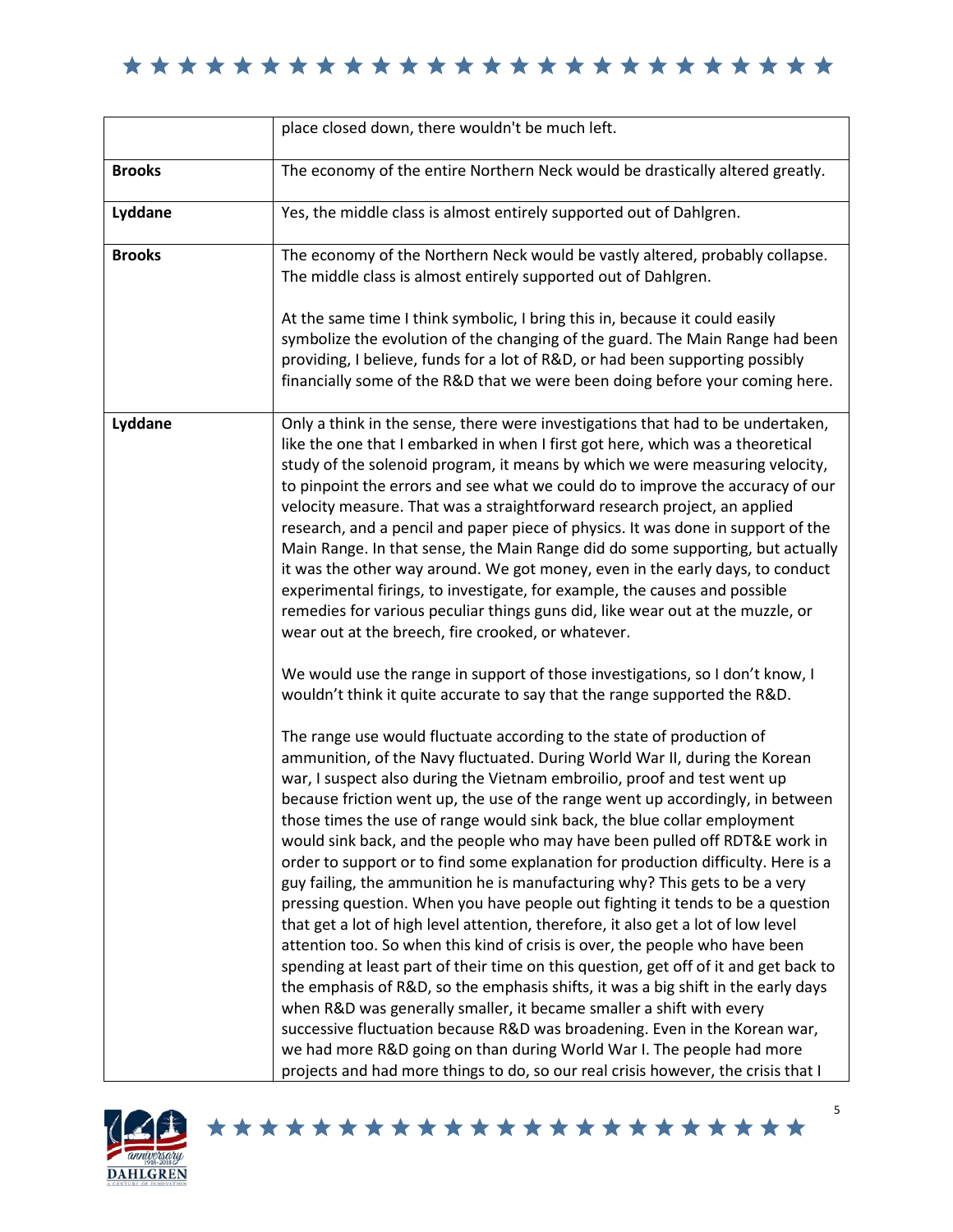|               | was acquainted with the serious crisis that Dahlgren had was the one of the<br>changing in nature of R&D. This was coupled with occurring in the middle 50's,<br>this was coupled with a development of which I haven't mentioned, is probably<br>worth a word or two and that was the fact that the technical competence in the<br>Bureau was going down all the time. At one time there was quite a bit of<br>engineering done in the bureau itself by civil service people, and by people in<br>uniform too, like Mike Skylar who had very firm opinions of development of gun<br>ammunition, and they made their opinion felt.<br>Dick Parsons was more responsible than anyone else in the development of the<br>A&P bomb, just before World War II, This capability became less and less viable<br>because Congress became less and less willing to believe that anybody in<br>Washington was doing any work. They were willing to believe that people at a<br>field station might conceivably do something useful. So the pressure on<br>departmental employment was always much more heavily downward than even<br>on field station employment so there began to be a shift of functions out of<br>Washington to correspond to the shift of available personnel. The function of<br>which at one time would have been done without question at the Bureau<br>whether they were engineering design operations or whether they were project<br>management operations. Operations began to get farmed down more<br>and more to field stations. This conspired, you see, to make Dahlgren's<br>predicament more severe because where are you going to send this kind<br>of competence. You're going to send this kind of competence to your biggest<br>and prosperous stations, because they obviously have the resources to deal<br>with the increase level of responsibility, not amount, but level. We are now<br>playing in sense the roll of the Bureau. The Bureau thought this was something<br>quite important and needed to be done properly, so NOL get responsibility for<br>that and NOL or NOTS looks around and says who should we get to do this<br>work, Guess who? It wasn't Dahlgren. We had to press, not just for a project to<br>do. We had to press for projects to do at the kind of level of responsibility that<br>would enable us to support them in the face of a Bureau that was increasingly<br>incapable of doing that kind of work. |
|---------------|------------------------------------------------------------------------------------------------------------------------------------------------------------------------------------------------------------------------------------------------------------------------------------------------------------------------------------------------------------------------------------------------------------------------------------------------------------------------------------------------------------------------------------------------------------------------------------------------------------------------------------------------------------------------------------------------------------------------------------------------------------------------------------------------------------------------------------------------------------------------------------------------------------------------------------------------------------------------------------------------------------------------------------------------------------------------------------------------------------------------------------------------------------------------------------------------------------------------------------------------------------------------------------------------------------------------------------------------------------------------------------------------------------------------------------------------------------------------------------------------------------------------------------------------------------------------------------------------------------------------------------------------------------------------------------------------------------------------------------------------------------------------------------------------------------------------------------------------------------------------------------------------------------------------------------------------------------------------------------------------------------------------------------------------------------------------------------------------------------------------------------------------------------------------------------------------------------------------------------------------------------------------------------------------------------------------------------------------------------------------------------------------------------------------------------------------------------------------|
| <b>Brooks</b> | It dealt to a certain amount the theory that his is the evolution that we<br>recognize and this is evolution that would require Dahlgren to assume a good<br>part.                                                                                                                                                                                                                                                                                                                                                                                                                                                                                                                                                                                                                                                                                                                                                                                                                                                                                                                                                                                                                                                                                                                                                                                                                                                                                                                                                                                                                                                                                                                                                                                                                                                                                                                                                                                                                                                                                                                                                                                                                                                                                                                                                                                                                                                                                                     |
| Lyddane       | Either this or we lose out battle for existence.                                                                                                                                                                                                                                                                                                                                                                                                                                                                                                                                                                                                                                                                                                                                                                                                                                                                                                                                                                                                                                                                                                                                                                                                                                                                                                                                                                                                                                                                                                                                                                                                                                                                                                                                                                                                                                                                                                                                                                                                                                                                                                                                                                                                                                                                                                                                                                                                                       |
|               | And in some cases it wasn't easy to get our own people to recognize that this<br>was the case that required them to do some painful things, like take on more<br>Most of them I must say, reacted to this with admirable<br>responsibility.<br>enthusiasm                                                                                                                                                                                                                                                                                                                                                                                                                                                                                                                                                                                                                                                                                                                                                                                                                                                                                                                                                                                                                                                                                                                                                                                                                                                                                                                                                                                                                                                                                                                                                                                                                                                                                                                                                                                                                                                                                                                                                                                                                                                                                                                                                                                                              |
|               |                                                                                                                                                                                                                                                                                                                                                                                                                                                                                                                                                                                                                                                                                                                                                                                                                                                                                                                                                                                                                                                                                                                                                                                                                                                                                                                                                                                                                                                                                                                                                                                                                                                                                                                                                                                                                                                                                                                                                                                                                                                                                                                                                                                                                                                                                                                                                                                                                                                                        |
|               |                                                                                                                                                                                                                                                                                                                                                                                                                                                                                                                                                                                                                                                                                                                                                                                                                                                                                                                                                                                                                                                                                                                                                                                                                                                                                                                                                                                                                                                                                                                                                                                                                                                                                                                                                                                                                                                                                                                                                                                                                                                                                                                                                                                                                                                                                                                                                                                                                                                                        |

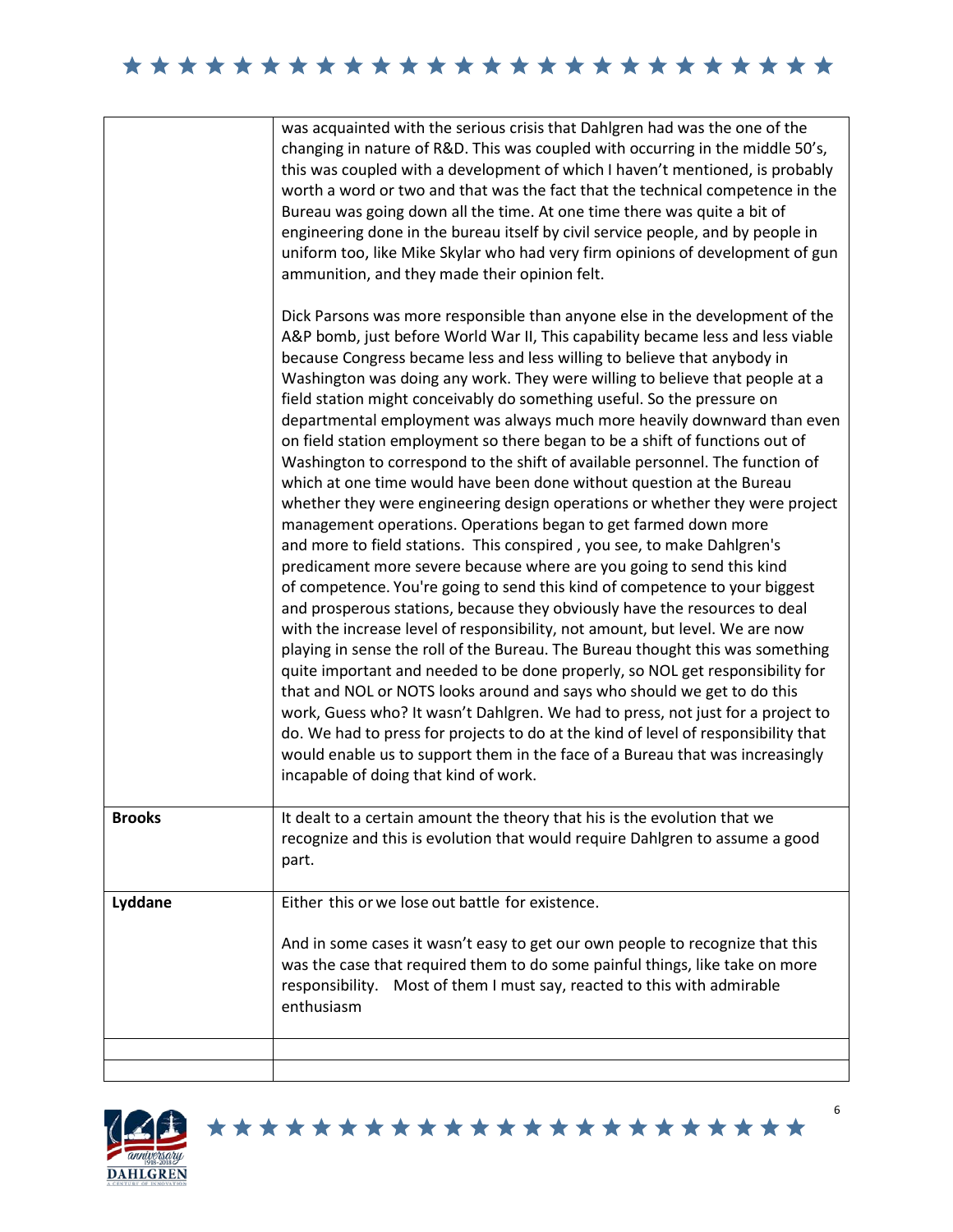| <b>Brooks</b> | I've asked you the question as to whether or not you were our first technical<br>director and you mention that it was Dr. Bramble.                                                                                                                                                                                                                                                                                                                                                                                                                                                                                                                                                                                                                                                                                                                                                                                                                                                                                                           |
|---------------|----------------------------------------------------------------------------------------------------------------------------------------------------------------------------------------------------------------------------------------------------------------------------------------------------------------------------------------------------------------------------------------------------------------------------------------------------------------------------------------------------------------------------------------------------------------------------------------------------------------------------------------------------------------------------------------------------------------------------------------------------------------------------------------------------------------------------------------------------------------------------------------------------------------------------------------------------------------------------------------------------------------------------------------------|
| Lyddane       | I rather certain that I'm right in that Dr. Bamble was the first person to bear the<br>title of Technical Director. Mr. Riffle was the second and I was the third.<br>Bramble of course, most of his period here was director of K Laboratory, and he<br>deserves a great deal of credit for building that up, along with the very<br>competent, highly competent, top, staff that we had there. We had a real asset<br>in Ralph Niemann, Arthur Jones, Charles Cohen, and Gene Gleissner, and all of<br>them are here except Gene and of course Bramble.<br>As far as I'm concerned, it was just good fortune that we had these people on<br>hand, and I think what kept them here was the challenge of what they were<br>doing, it was challenging work.                                                                                                                                                                                                                                                                                   |
| <b>Brooks</b> | Looking on what we've touched on, do you think that professional conditions<br>that exist now for talent, professional talent coming directly out of school with a<br>Bachelor's coming into the organization as near vice or lower long ---. Do you<br>view these individuals as being subject to the same motivations as others who<br>have achieved department rank.                                                                                                                                                                                                                                                                                                                                                                                                                                                                                                                                                                                                                                                                      |
| Lyddane       | I don't know. If you are in the early stages of creation of something, I suppose<br>it's difficult to replace the excitement or the sense of being in on something<br>that is important, interesting, challenging, full of the sense of battles, and so<br>forth, it's got to be a different kind of motivation, than people who come into a<br>relatively mature successful organization. Speaking from my own personal<br>experience, when I left h ere, I went to a organization that was relatively mature<br>and quite successful, namely the General Electric Company, I spent most of my<br>time there fighting General Electric Company to do things that it wasn't doing<br>because they were becoming new. I suppose it isn't as bad as it looks. I suppose<br>you could always find a challenge of some kind and if you don't like that kind of<br>challenge, and don't want to respond to it, you can always get out of it and go<br>into some other kind of work, take up the Saturday night bowling league as a<br>substitute. |
| <b>Brooks</b> | Pursuing that point, a program of note at Dahlgren academically has been the<br>rotation program. I guess you are familiar with this. They are taking junior<br>professionals and newly hired employees and going up through the executive<br>spiral and to department heads and others and rotating them to various work<br>areas within their discipline so they can develop some within the organization.                                                                                                                                                                                                                                                                                                                                                                                                                                                                                                                                                                                                                                 |
| Lyddane       | I touched on this when I talked about management. I think that rotating people,<br>young people, incoming people, within the confines of their own discipline, but<br>through different places of the organization is a very valuable concept. You<br>often find that if you hire a guy and put him in one place, he just can't stand                                                                                                                                                                                                                                                                                                                                                                                                                                                                                                                                                                                                                                                                                                        |

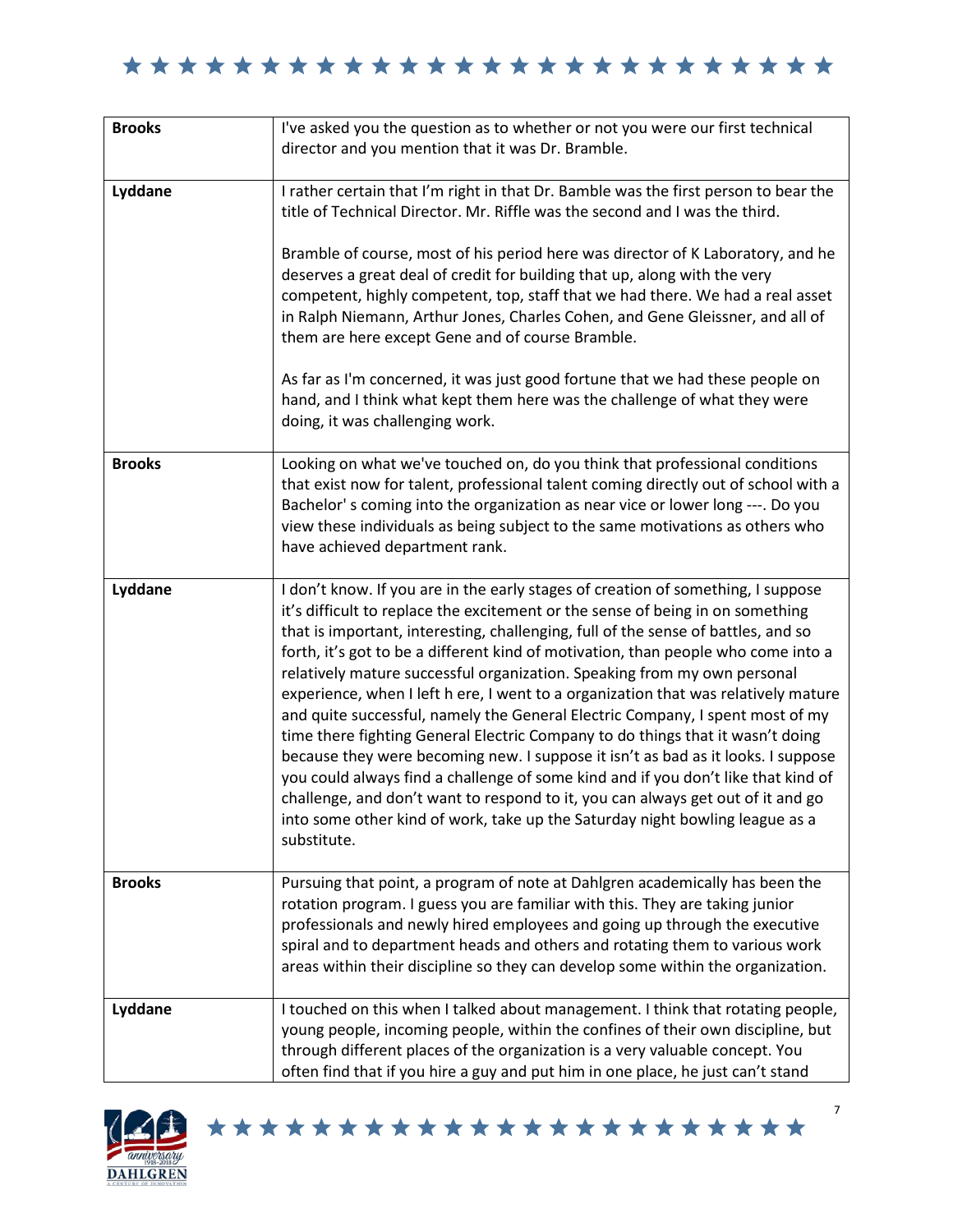|               | that place, for some ridiculous reason, for some reason he can't stand the work<br>there, he would be perfectly happy if you'd move him. You don't know it, he<br>doesn't know and he'd be perfectly happy if you would move him to the<br>department down the hall so by all means this is an old well established trick for<br>junior professional. Give them a chance to get a round and find out what is in<br>your organization that they would like to do or there is nothing that they would<br>like to do and then let them settle down and make substantial professional<br>contribution. As far as doing this for senior executives, I think it's a lot of<br>nonsense. It's the theory that if you can manage a pickle factory, you can<br>manage anything.                                                                                                                                                                                                                                                                                                                                                                                                                                                                                                                                                                                                                                                                                                                             |
|---------------|----------------------------------------------------------------------------------------------------------------------------------------------------------------------------------------------------------------------------------------------------------------------------------------------------------------------------------------------------------------------------------------------------------------------------------------------------------------------------------------------------------------------------------------------------------------------------------------------------------------------------------------------------------------------------------------------------------------------------------------------------------------------------------------------------------------------------------------------------------------------------------------------------------------------------------------------------------------------------------------------------------------------------------------------------------------------------------------------------------------------------------------------------------------------------------------------------------------------------------------------------------------------------------------------------------------------------------------------------------------------------------------------------------------------------------------------------------------------------------------------------|
| <b>Brooks</b> | Concerned now for the young professional, manifest programs to develop the<br>desire for management functions seems to be a part of some of the on-going<br>philosophy at Dahlgren. This is resulting with individuals within my experience<br>who are taking a negative attitude on this. The unprofessionals are saying that<br>we are bench workers or we are individuals interested in our discipline and feel<br>no desire to delve into management functions, but they seem somewhat fearful<br>that not accepting management responsibilities would hinder their careers<br>somewhat as far as promotions are concerned.                                                                                                                                                                                                                                                                                                                                                                                                                                                                                                                                                                                                                                                                                                                                                                                                                                                                    |
| Lyddane       | I can't say what the courses are. It depends upon what the philosophy of<br>management is. Management believes that only those people who an x number<br>of courses are fit to be managers. Everybody is going to take an x number of<br>management courses who want a promotion. Now what this proves, I don't<br>know. All that I can tell you is that when I was putting pressure on things, it was<br>in the opposite direction. I felt it was much too easy for my junior professional<br>to consider that they knew all they needed to know about electrical engineering<br>and to start taking management courses. As a matter of fact, what they didn't<br>know about electrical engineering was very very important, and very very<br>necessary for getting the job done. I didn't care if they knew how to design a<br>reporting form for higher management. If they didn't know how to analyze a<br>circuit. I was never sufficiently convinced that designing a report form or<br>exercising most of the management functions was that challenging a<br>responsibility on the level that this was taught. Granted that you could get into<br>very profound in your management more a less a question of perceptive, of<br>philosophy, of discovering what is going to work in the long run, or what is<br>going to produce the result that you think desirable and right, and what isn't.<br>It's not a question of techniques. Techniques are childish. They keep getting<br>changed. |
| <b>Brooks</b> | Speaking of a subject we touched on concerning NOL, there seems to be some<br>form of historical activity, at least, regarding NOL and Dahlgren. NOL expressed<br>desire to assimilate.                                                                                                                                                                                                                                                                                                                                                                                                                                                                                                                                                                                                                                                                                                                                                                                                                                                                                                                                                                                                                                                                                                                                                                                                                                                                                                            |
| Lyddane       | They were the big boys, and we were the little boys, and they were always<br>leaned on us, we have the superior scientific competence, look at how many                                                                                                                                                                                                                                                                                                                                                                                                                                                                                                                                                                                                                                                                                                                                                                                                                                                                                                                                                                                                                                                                                                                                                                                                                                                                                                                                            |

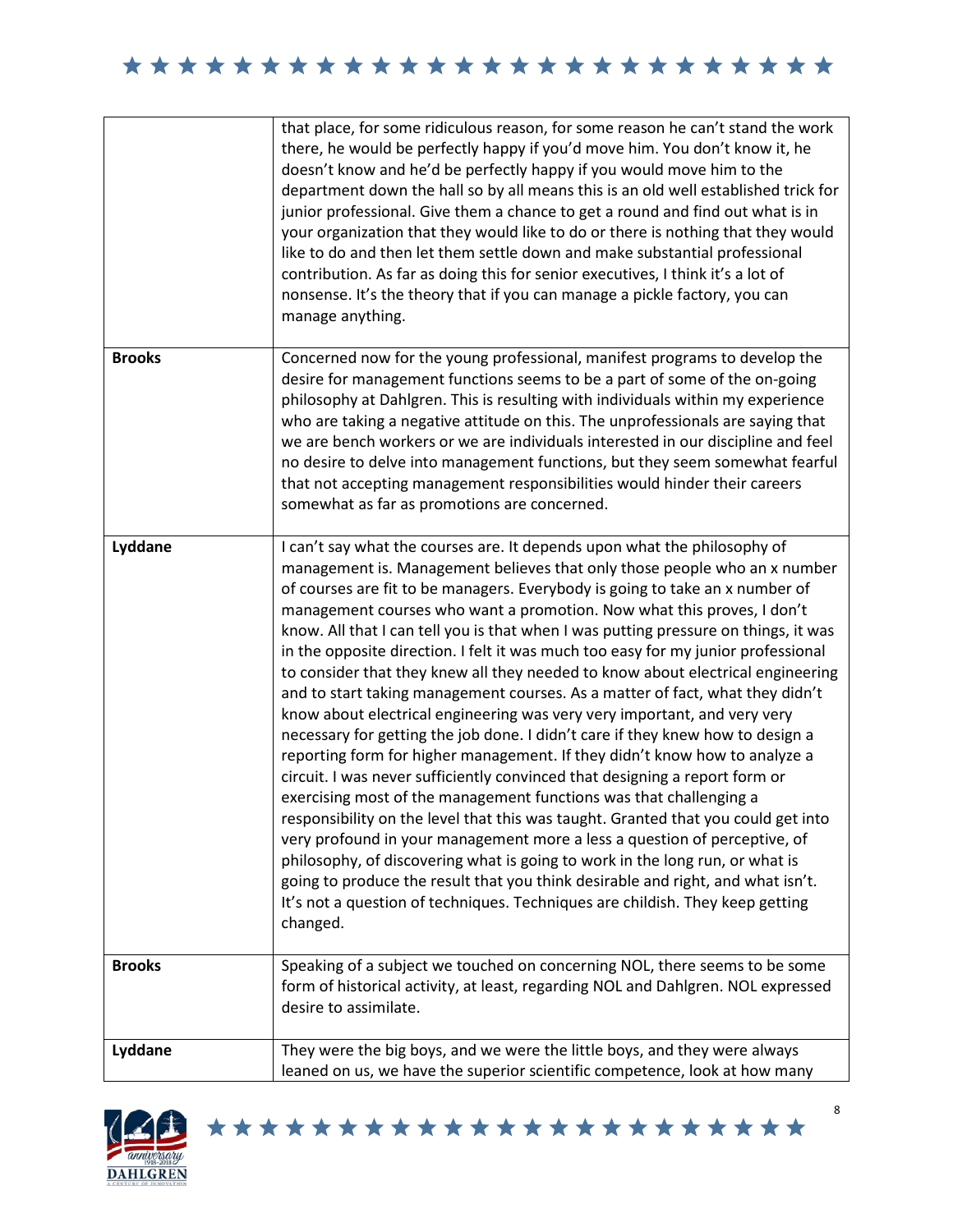|               | Ph.D. we have, we have a beautiful building up in White Oak, you're a bunch of<br>ram-shackled buildings down in the sticks with carrier pigeons. Yes, we'd like to<br>work with you, but you must recognize the terms on which we would have to<br>embark on such a confirmation. It was natural, and I couldn't expect anything<br>else, but it wasn't very pleasant to be on the receiving end.                                                                                                                                                                                                                                                                                                                                                                                                                                                                                                                                                                                                                                                                                                                                                                                                                                                                                                                                                                                                                                                                                                                                                                                                     |
|---------------|--------------------------------------------------------------------------------------------------------------------------------------------------------------------------------------------------------------------------------------------------------------------------------------------------------------------------------------------------------------------------------------------------------------------------------------------------------------------------------------------------------------------------------------------------------------------------------------------------------------------------------------------------------------------------------------------------------------------------------------------------------------------------------------------------------------------------------------------------------------------------------------------------------------------------------------------------------------------------------------------------------------------------------------------------------------------------------------------------------------------------------------------------------------------------------------------------------------------------------------------------------------------------------------------------------------------------------------------------------------------------------------------------------------------------------------------------------------------------------------------------------------------------------------------------------------------------------------------------------|
| <b>Brooks</b> | What happened? When did Dahlgren prevailed, and it seem to have prevailed<br>as far as not being assimilated.                                                                                                                                                                                                                                                                                                                                                                                                                                                                                                                                                                                                                                                                                                                                                                                                                                                                                                                                                                                                                                                                                                                                                                                                                                                                                                                                                                                                                                                                                          |
| Lyddane       | I think the reason that Dahlgren prevailed, was that Dahlgren weather, a very<br>serious transaction. It turned itself around from a declining station dedicated to<br>the Modus operandi from the old days of World War II and before and carved<br>itself a nitch in the world of today, in the process gave the impression of being<br>alive, viable, expanding, fun-going organization, capable of getting things done,<br>whereas NOL has more or less stopped where it was 20 years ago. I don't know<br>of any real development in the sense of development of the organization, its<br>goals or it Modus operandi or anything else and if your want my candid opinion,<br>one of the things that was wrong with NOL was its technical director. Greg<br>Hartmann was a competent scientists in his young days, back in World War II,<br>but after he became technical director I had the feeling that he was sour, stale<br>and more concerned with asserting his own and his laboratories prerogative<br>than he was in accomplishing anything else.<br>Without doing anything else that would convince somebody else. As objective<br>evidence of what he had to say, suppose to take in effect on his say so. I'm<br>afraid this attitude got a little bit pervasive at NOL and also NOL got stuck with<br>the idea that research was noble and development was demeaning, which an<br>organization can very easily do. This is a fundamental dichotomy which means<br>research and development in regards to techniques, goals who are suited to<br>and are happy to do each kind of work. |
| <b>Brooks</b> | NRL seems to be highly viewed with the purity of research                                                                                                                                                                                                                                                                                                                                                                                                                                                                                                                                                                                                                                                                                                                                                                                                                                                                                                                                                                                                                                                                                                                                                                                                                                                                                                                                                                                                                                                                                                                                              |
| Lyddane       | Now my philosophy on that is that I don't think government laboratories are the<br>places to do fundamental research. The universities do research better than any<br>government laboratory can and if the government needs to support research, it<br>should support it in the universities. The distinction the government<br>laboratories need a certain modicum of research, I won't argue with that, 15<br>percent, 20 percent, 25 percent if you like, but acertain amount of research is<br>necessary to keep the organization healthy and in fact a balance across the<br>spectrum of professional activities is necessary. You need research, you need<br>development, you need test and evaluation. If you don't get your nose close<br>enough to the dirty details of actual hardware, you could get in trouble. If you<br>don't have the people around who are concerned with advancing the state-of-<br>the art on the other end of the spectrum, you lose the stimulation that they give<br>and it's a very subtle kind of stimulation, this standing up and giving lectures is                                                                                                                                                                                                                                                                                                                                                                                                                                                                                                          |

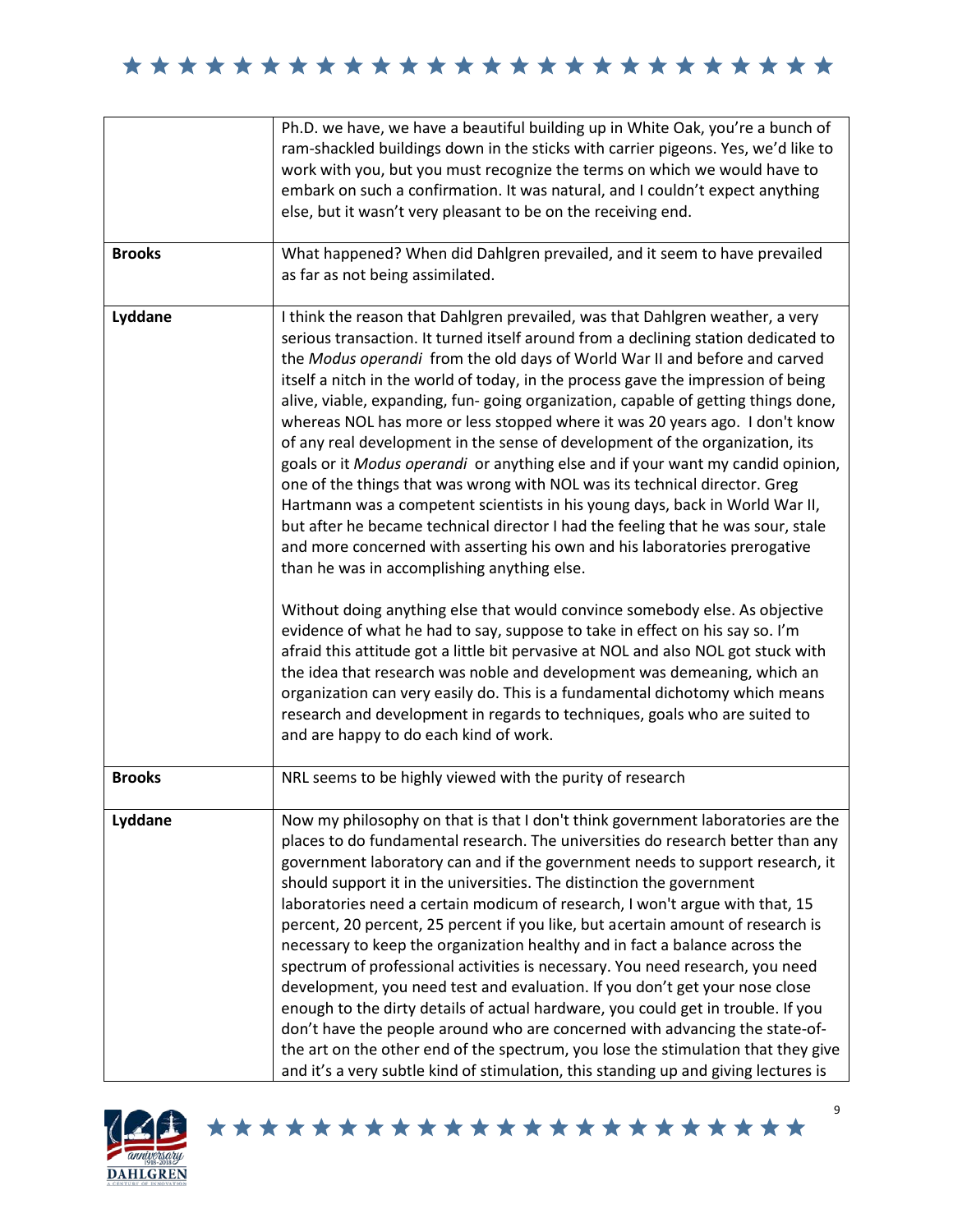|               | simple day-by-day contact with the cross fertilization that goes on of talking to<br>somebody or just knowing that somebody is there doing this kind of work and if<br>you're interested in it, you can talk to him about it. He loved nothing better<br>than to tell you all about it. If you need that kind of intellectual stimulation, you<br>can get it. There's somebody there that's doing it. You may not want to do it<br>yourself, but it's nice to know that there are real honest scientists next door.<br>As a matter of fact, if I get in trouble, I'll go talk to him a little bit, he'll kick the<br>subject around and he'll suggest something to me and 50 percent of the time it<br>won't work, 20 percent of the time it's a good idea. This kind of balance and<br>interactions between disciplines and interactions between different positions<br>within a discipline is very important for the proper function of any laboratory,<br>and I have the feeling that NOL got somewhat one-sided. It's very easy to regard<br>research as being the highest form of activity because it's pure. Obviously in<br>large intellectual demands. There are people who have quite good minds who<br>are very happy, there are people whom if you put on a research project, would<br>research it well and spend their lifetime focusing down to a finer and finer point<br>to find work. I'm not underrating them at all. Then, there are other people who<br>would go mad if you subjected them to this kind of procedure. They want four<br>or five things to do at once. Those people are just as valuable and just as bright<br>as the other kind. You need them both. You can't get along without either and<br>there's no use putting one up on a pedestal and denigrating the other one<br>completely. |
|---------------|----------------------------------------------------------------------------------------------------------------------------------------------------------------------------------------------------------------------------------------------------------------------------------------------------------------------------------------------------------------------------------------------------------------------------------------------------------------------------------------------------------------------------------------------------------------------------------------------------------------------------------------------------------------------------------------------------------------------------------------------------------------------------------------------------------------------------------------------------------------------------------------------------------------------------------------------------------------------------------------------------------------------------------------------------------------------------------------------------------------------------------------------------------------------------------------------------------------------------------------------------------------------------------------------------------------------------------------------------------------------------------------------------------------------------------------------------------------------------------------------------------------------------------------------------------------------------------------------------------------------------------------------------------------------------------------------------------------------------------------------------------------------------------------------------------------------------|
| <b>Brooks</b> | In terms of some nation, looking at a ten-year period, you've been absent from<br>Dahlgren and you left Dahlgren with I think a definite physical impact and<br>philosophical outlook. How have things changed for the better or for the worse<br>in your estimation?                                                                                                                                                                                                                                                                                                                                                                                                                                                                                                                                                                                                                                                                                                                                                                                                                                                                                                                                                                                                                                                                                                                                                                                                                                                                                                                                                                                                                                                                                                                                                      |
| Lyddane       | Again, I think it's impossible for me to answer that. I'll have to answer on the<br>basis of really casual impressions. Some of the people who were here then are<br>here now. When I talked to them, I find them relatively unchanged. They don't<br>seem to be sour or pissed off at the organization, or anything undesirable like<br>that.<br>I'm sure that there have been a few who were. I'm sure that some of them<br>retired, but I find it extremely difficult to say if they were people who were<br>disappointed inevitably, or people who got a bad deal. I refuse to criticize<br>management, because I don't know how to. I've criticized a couple of things I<br>didn't like, quite freely, and I wouldn't hesitate to criticize if I had anything<br>worth saying, but I don't.                                                                                                                                                                                                                                                                                                                                                                                                                                                                                                                                                                                                                                                                                                                                                                                                                                                                                                                                                                                                                           |
| <b>Brooks</b> | Do you thing that Dahlgren's emphasis on the guided projectile as perhaps a<br>main theme endeavors is a wise concept?                                                                                                                                                                                                                                                                                                                                                                                                                                                                                                                                                                                                                                                                                                                                                                                                                                                                                                                                                                                                                                                                                                                                                                                                                                                                                                                                                                                                                                                                                                                                                                                                                                                                                                     |
| Lyddane       | I don't have a good technical calibration on the status or prospects for the                                                                                                                                                                                                                                                                                                                                                                                                                                                                                                                                                                                                                                                                                                                                                                                                                                                                                                                                                                                                                                                                                                                                                                                                                                                                                                                                                                                                                                                                                                                                                                                                                                                                                                                                               |